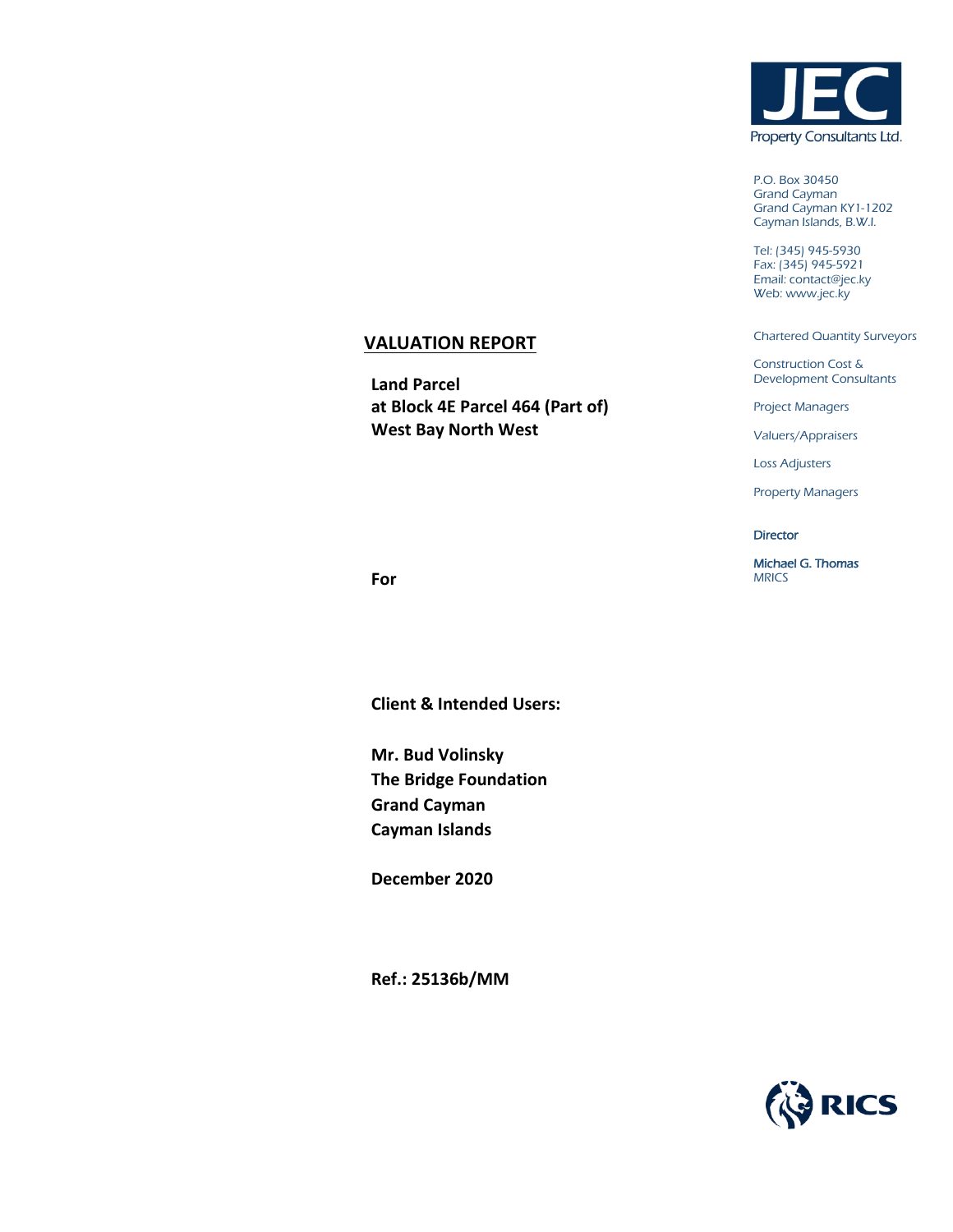# **Contents**

- **A Instruction, Property Details and Opinion of Value**
- **B Location and Description**
- **C Valuation**
- **D Assumptions and Limiting Conditions**
- **E Attachments**

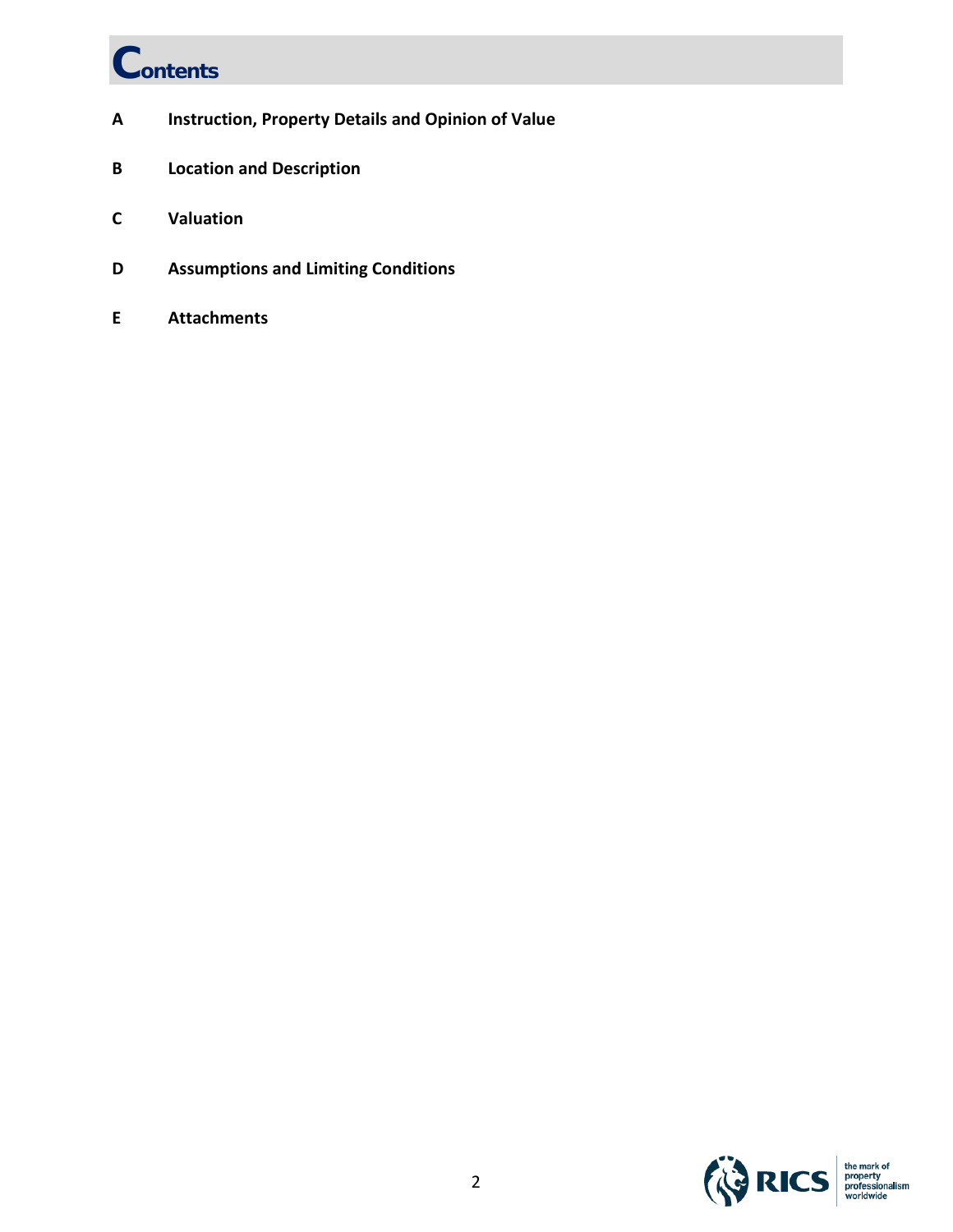### **AInstruction, Property Details and Opinion of Value**

| <b>Opinion of Market Value with</b><br><b>Special Assumptions:</b> | In our opinion the Market Value of the subject property is:<br>CI\$115,000          |  |
|--------------------------------------------------------------------|-------------------------------------------------------------------------------------|--|
| <b>Registered In The Name Of:</b>                                  | Parent Parcel: GREGORY P. BANKER and LYNNE E. BANKER                                |  |
| Title:                                                             | Private/Absolute (assumed upon subdivision of the parent parcel)                    |  |
| <b>Basis of Valuation:</b>                                         | Market Value with Special Assumptions (on the basis of the<br>proposed subdivision) |  |
| <b>Type of Valuation:</b>                                          | <b>Land Parcel</b>                                                                  |  |
| <b>Purpose of Valuation:</b>                                       | Acquisition                                                                         |  |
| <b>Report Date:</b>                                                | 16 December 2020                                                                    |  |
| <b>Valuation Date:</b>                                             | 10 December 2020                                                                    |  |
| Date of Inspection:                                                | 10 December 2020                                                                    |  |
| <b>Surveyors Name:</b>                                             | Michael McGrath MRICS AAPI CPV                                                      |  |
| <b>Details of Instruction:</b>                                     | Written from Mr. Bud Volinsky. Terms of engagement executed on<br>8 December 2020.  |  |
| <b>Client &amp; Intended Users:</b>                                | Mr. Bud Volinsky<br>The Bridge Foundation, Cayman Islands                           |  |

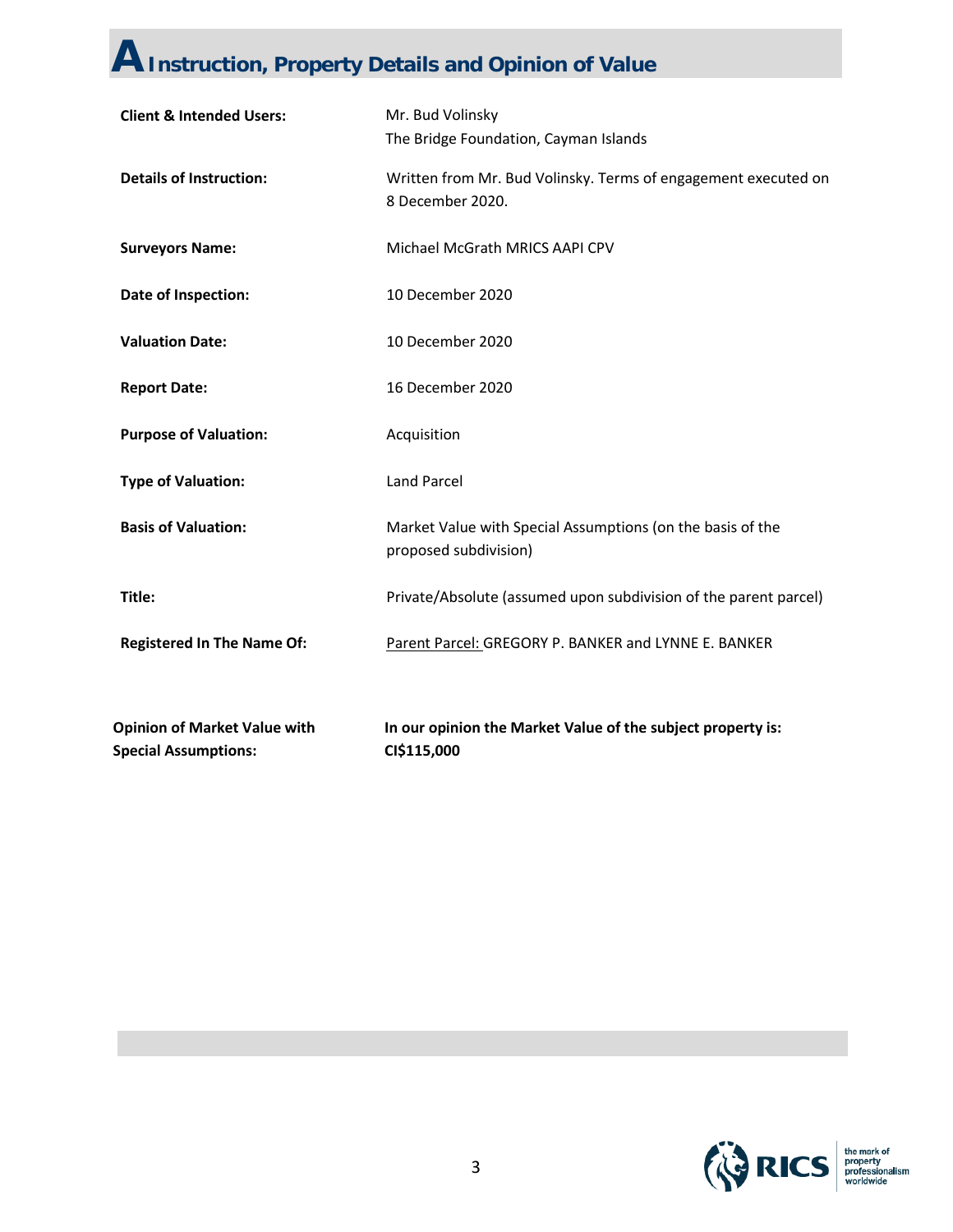### **Location:**

The subject property is located off Hell Road, situated a short distance to the east of Watercourse Road in the West Bay North West registration section of Grand Cayman. The subject property is located within close proximity to various amenities situated in West Bay and the Seven Mile Beach corridor. George Town, the Capital and business centre of the Cayman Islands is approximately 6 miles to the south. The surrounding area comprises a mixture of single family residences, apartment complexes and undeveloped land. The parent parcel's exact location is highlighted on the attached Land Registry map extract.



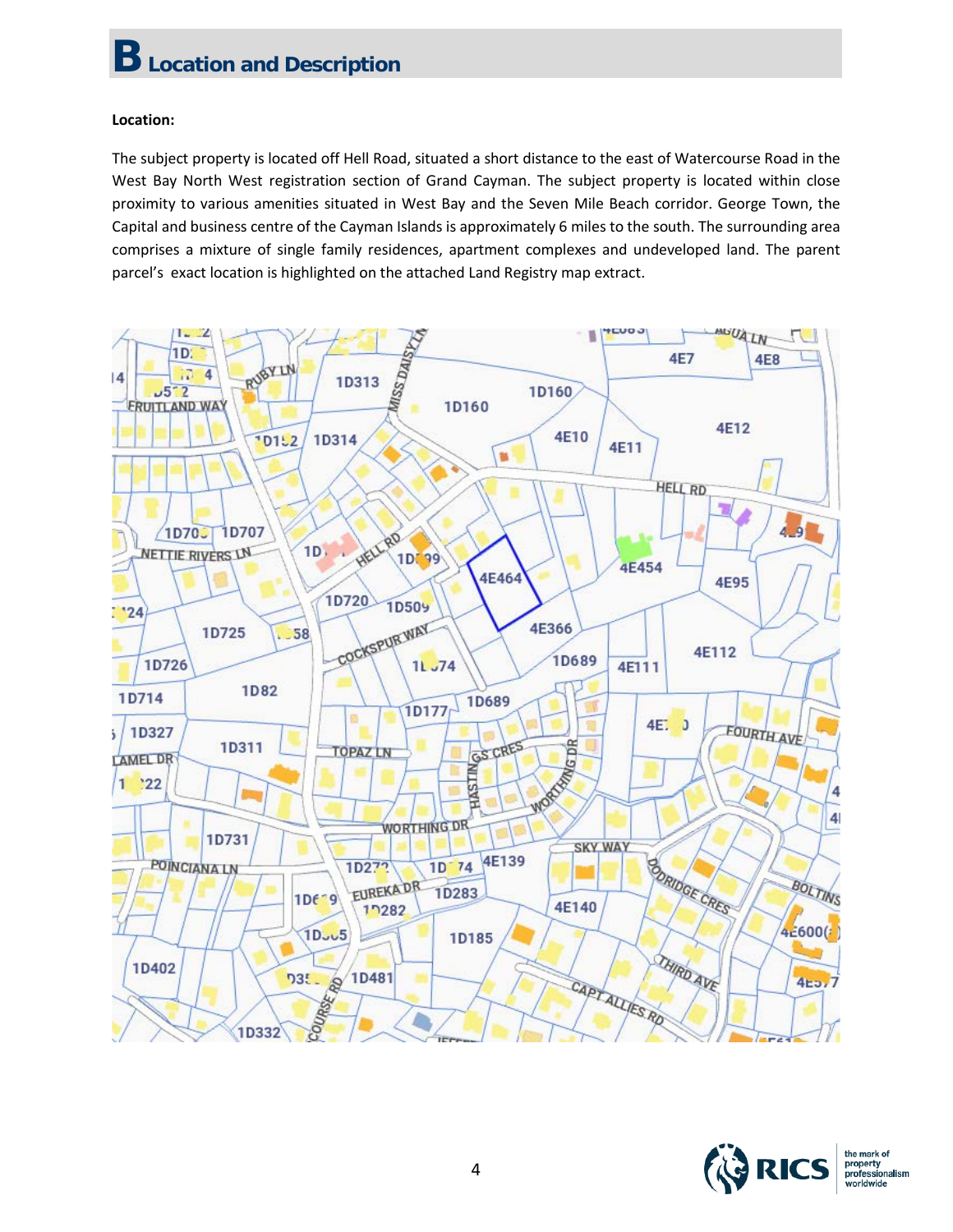### **The Land:**

Refer to the subdivision plan below. The subject property comprises a near regular shaped inside parcel of land. The site is considered generally level throughout and is cleared and ripe for development. Access is via a legal vehicular right of way of Hell Road.

2018 Aerial Image (Parent Parcel). *Source: Cayman Islands Government – Lands and Survey Department (on-line facility)*



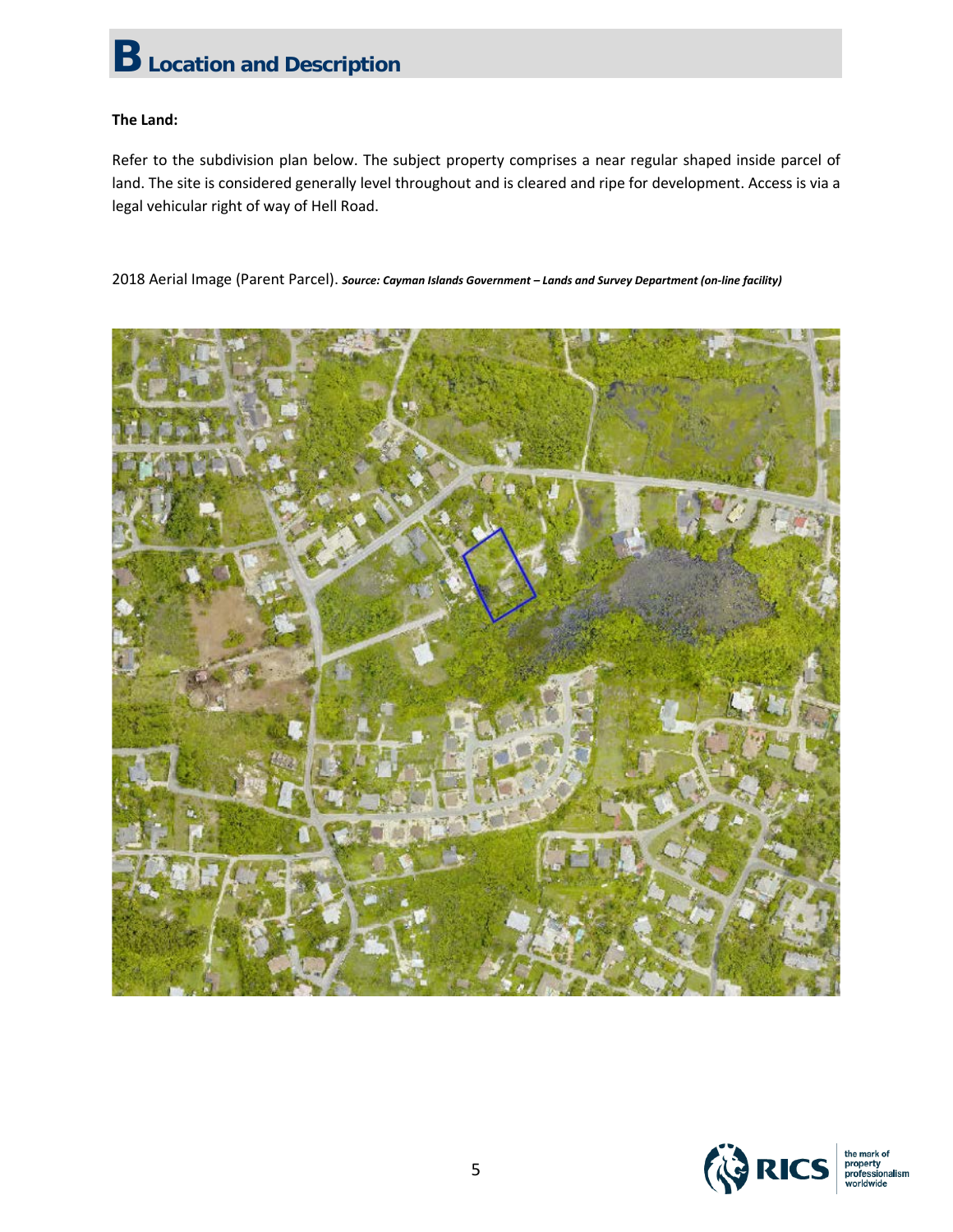### **The Land:** (Cont'd)

The site has the following approximate boundary dimensions:-

| Boundary                         | Lin. Feet |
|----------------------------------|-----------|
| North west with 1D 329 & 396     | 108       |
| South east with 4E 464 (Part of) | 167       |
| North east with 4E 368 & 465     | 122       |
| South West with 1D 443           | 123       |

### **Proposed Subdivision:**

As per the below image, the parent parcel (Block 4E Parcel 464) will be divided into two parcels.



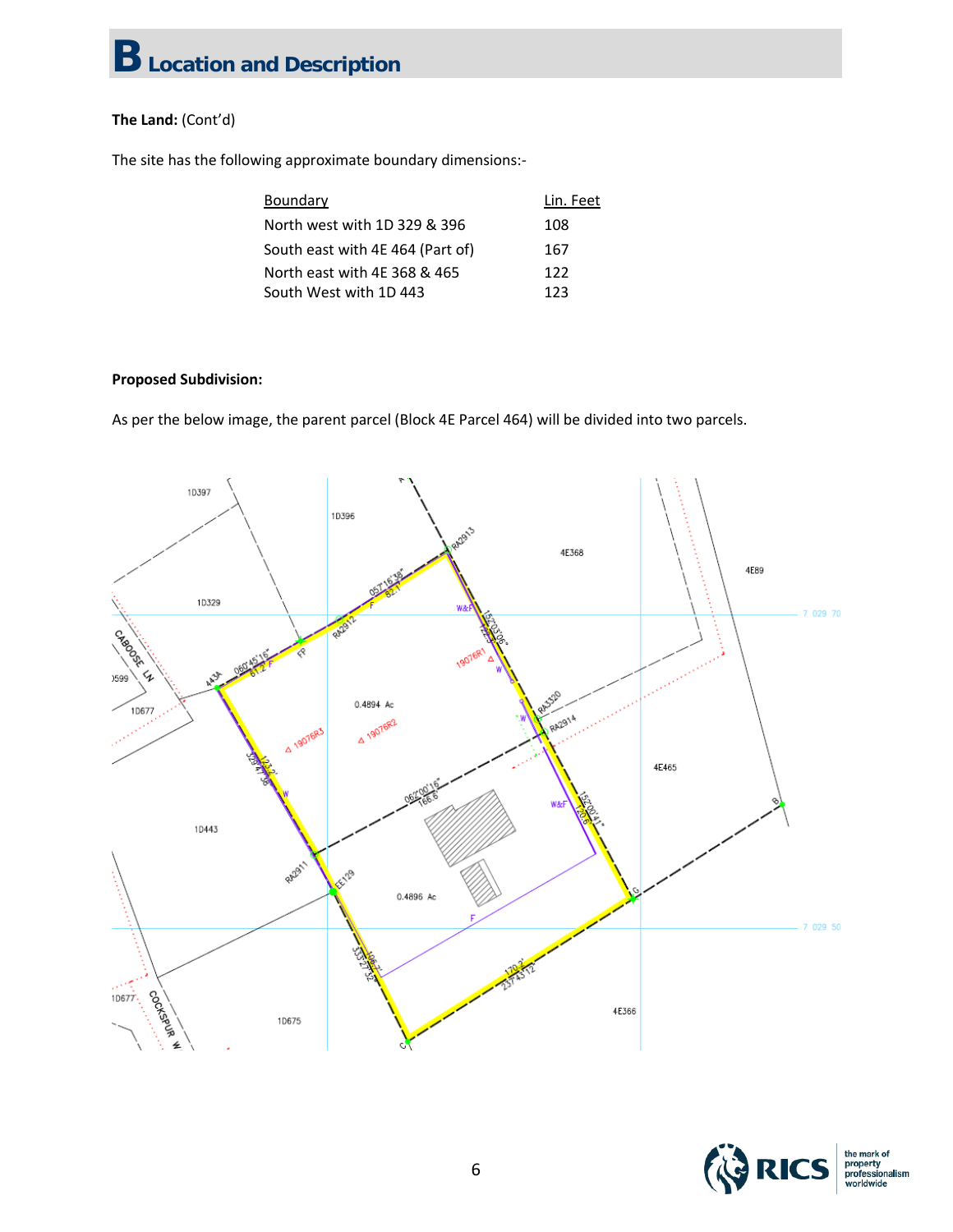### **Land Elevation:**

According to the Government Lands and Survey data, the land lies at approximately 6 feet above mean sea level and may therefore be prone to flooding in exceptionally inclement weather.

### **Area of Parcel (as per the above subdivision plan):**

| Acres  | Sq. Ft |
|--------|--------|
| 0.4894 | 21,318 |

#### **Zoning:**

Low Density Residential

#### **Services:**

Mains water is available Electricity is available

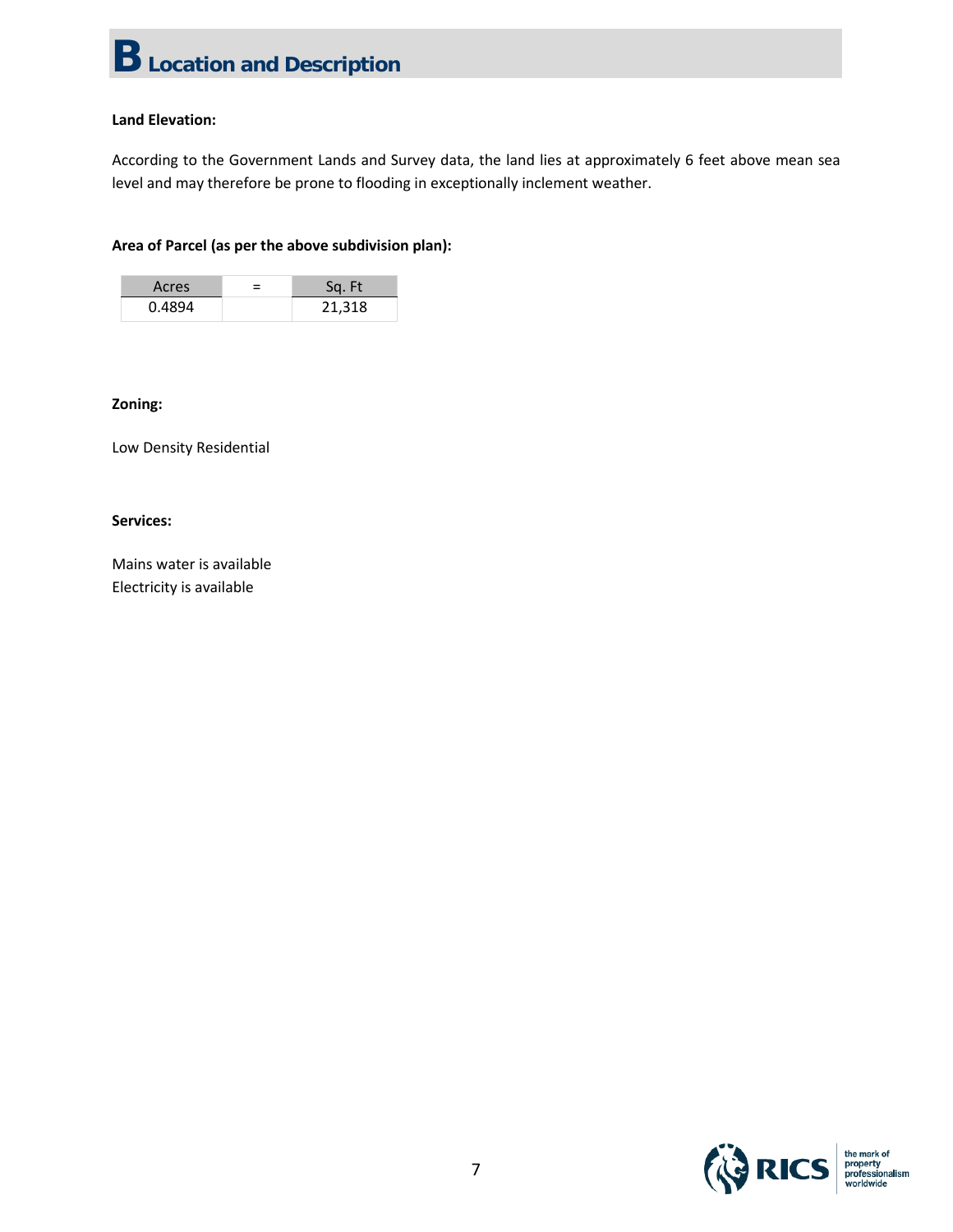### **Valuation:**

In making a determination of the value of the subject parcel, we have based the valuation upon the Market Data or Sales Comparison Approach. This is a method of estimating market value by comparing the subject property to recent sales of similar properties. The comparison unit used is the acre or square foot and adjustments are made to allow for variable factors such as size and shape of the property, date of sale, location, zoning and general site characteristics. Land Registry research of sales over the last few years show the following transactions:

| Block &<br>Parcel                                                                                        | Area in<br>Sq. Ft.                        | Date of<br>Sale                                                                             | Price in CI\$ |         | CI\$ per<br>Sq. Ft. | Remarks               |  |  |
|----------------------------------------------------------------------------------------------------------|-------------------------------------------|---------------------------------------------------------------------------------------------|---------------|---------|---------------------|-----------------------|--|--|
| 1D 522                                                                                                   | 16,117                                    | <b>Nov 20</b>                                                                               | 102,000       |         | 6.33                | Accessed via a VROW   |  |  |
| <b>Description:</b>                                                                                      |                                           |                                                                                             |               |         |                     |                       |  |  |
| The land comprises a near regular shaped inside allotment. Zoned: High Density Residential.              |                                           |                                                                                             |               |         |                     |                       |  |  |
| Comparison:                                                                                              |                                           |                                                                                             |               |         |                     |                       |  |  |
|                                                                                                          |                                           | Smaller site. Similar location. Superior zoning. Slightly less elevated. Slightly inferior. |               |         |                     |                       |  |  |
| Block &                                                                                                  | Area in                                   | Date of                                                                                     | Price in CI\$ |         | CI\$ per            | Remarks               |  |  |
| Parcel                                                                                                   | Sq. Ft.                                   | Sale                                                                                        |               |         | Sq. Ft.             |                       |  |  |
| 4C 359                                                                                                   | 22,156                                    | <b>Jul 20</b>                                                                               | 110,000       |         | 4.95                | Caribbean Lane        |  |  |
| <b>Description:</b>                                                                                      |                                           |                                                                                             |               |         |                     |                       |  |  |
|                                                                                                          |                                           | The land comprises an irregular shaped inside allotment. Zoned: Low Density Residential.    |               |         |                     |                       |  |  |
| Comparison:                                                                                              |                                           |                                                                                             |               |         |                     |                       |  |  |
|                                                                                                          |                                           | Similar size. Slightly more elevated. Slightly inferior location. Slightly inferior.        |               |         |                     |                       |  |  |
| Block &                                                                                                  | Area in                                   | Date of                                                                                     | Price in CI\$ |         | CI\$ per            | Remarks               |  |  |
| Parcel                                                                                                   | Sq. Ft.                                   | Sale                                                                                        |               |         | Sq. Ft.             |                       |  |  |
| 1D 263                                                                                                   | 13,504                                    | Jan 20                                                                                      | 88,000        |         | 6.52                | Cnr of Watercourse Rd |  |  |
|                                                                                                          |                                           |                                                                                             |               |         |                     | & Topaz Lane          |  |  |
| <b>Description:</b>                                                                                      |                                           |                                                                                             |               |         |                     |                       |  |  |
|                                                                                                          |                                           | The land comprises a near regular shaped corner allotment. Zoned: Low Density Residential.  |               |         |                     |                       |  |  |
| <b>Comparison:</b>                                                                                       |                                           |                                                                                             |               |         |                     |                       |  |  |
|                                                                                                          | Smaller site. Similar location. Inferior. |                                                                                             |               |         |                     |                       |  |  |
| Block &                                                                                                  | Area in                                   | Date of                                                                                     | Price in CI\$ |         | CI\$ per            | Remarks               |  |  |
| Parcel                                                                                                   | Sq. Ft.                                   | Sale                                                                                        |               | Sq. Ft. |                     |                       |  |  |
| 4E 380                                                                                                   | 15,682                                    | Jul 19                                                                                      | 97,000        |         | 6.19                | Jefferson Road        |  |  |
| <b>Description:</b>                                                                                      |                                           |                                                                                             |               |         |                     |                       |  |  |
| The land comprises a slightly irregular shaped inside allotment. Zoned: Low Density Residential.         |                                           |                                                                                             |               |         |                     |                       |  |  |
| Comparison:                                                                                              |                                           |                                                                                             |               |         |                     |                       |  |  |
| Smaller. Superior location. Slightly more elevated. Used as a guide to value with a positive movement in |                                           |                                                                                             |               |         |                     |                       |  |  |
| value post the sale date.                                                                                |                                           |                                                                                             |               |         |                     |                       |  |  |

*Source: Cayman Islands Government – Lands and Survey Department (on-line facility)*

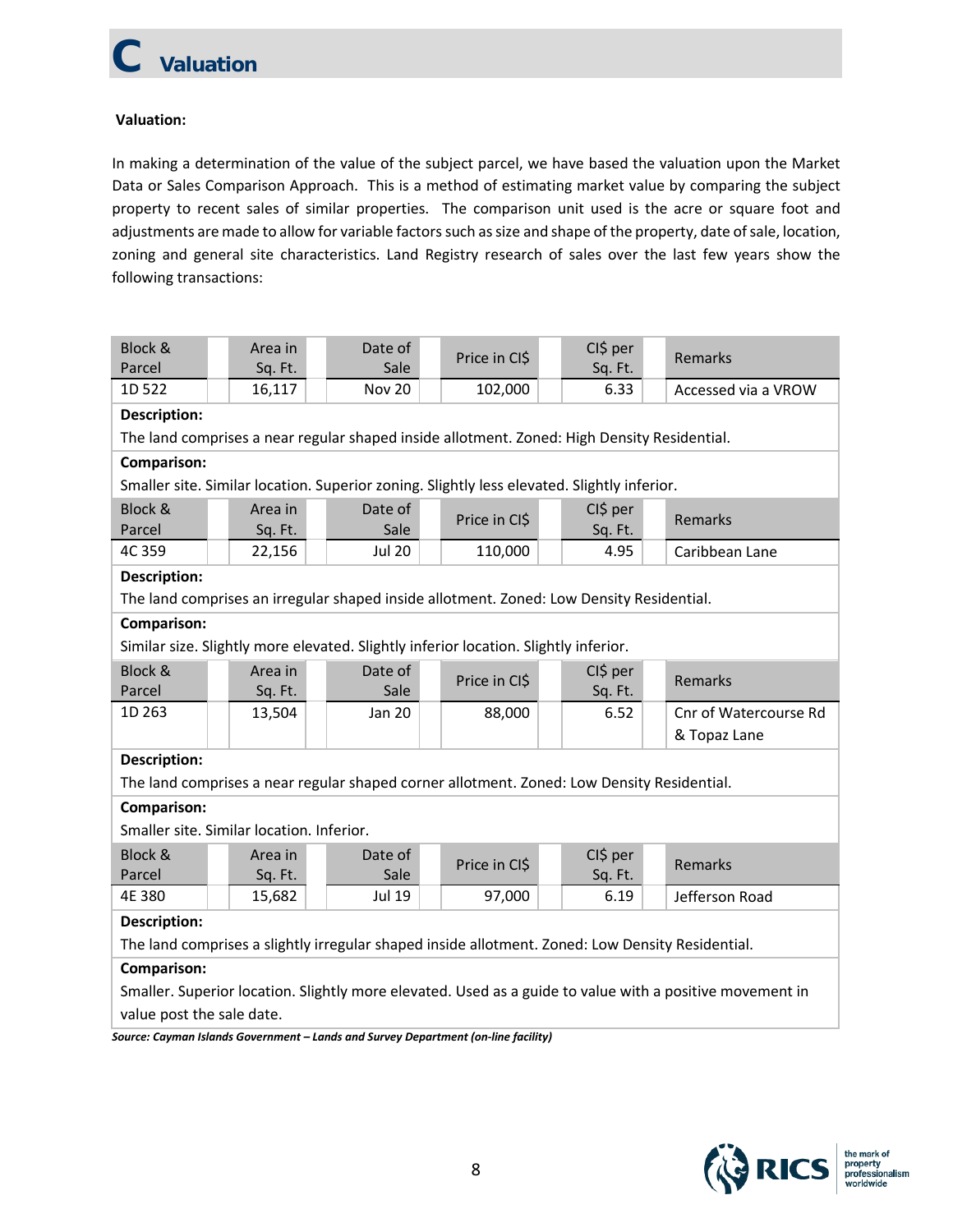# **Valuation**

### **Valuation:** (Cont'd)

The local market in this area appears to be undergoing a period of sharp growth, fuelled by increasing buyer demand set against a comparative lack of available stock linked to emergency pension withdrawals. Agents in the area continue to report an increasing number of 'strong' results, and furthermore a larger than usual number of properties are being sought for purchase prior to scheduled marketing releases.

There are limited recent directly comparable sales for analysis purposes in this instance. The shortage of recent directly comparable evidence restricts the ability of the valuer to make direct comparisons with recent sales evidence in this market segment. We have however had regard to available market evidence in assessing our valuation, making adjustments for points of difference and or changes in market conditions in the ensuing period, in the case of older sales.

With reference to all within, based upon the above listed sales and giving due consideration to the time that has elapsed since the transaction dates, and making due allowance for the location, size and general site characteristics of the subject property, we have determined, in our opinion, a current market value using the comparable sales approach to be in the region of **CI\$115,000** equating to approximately CI\$5.39 per sq.ft..

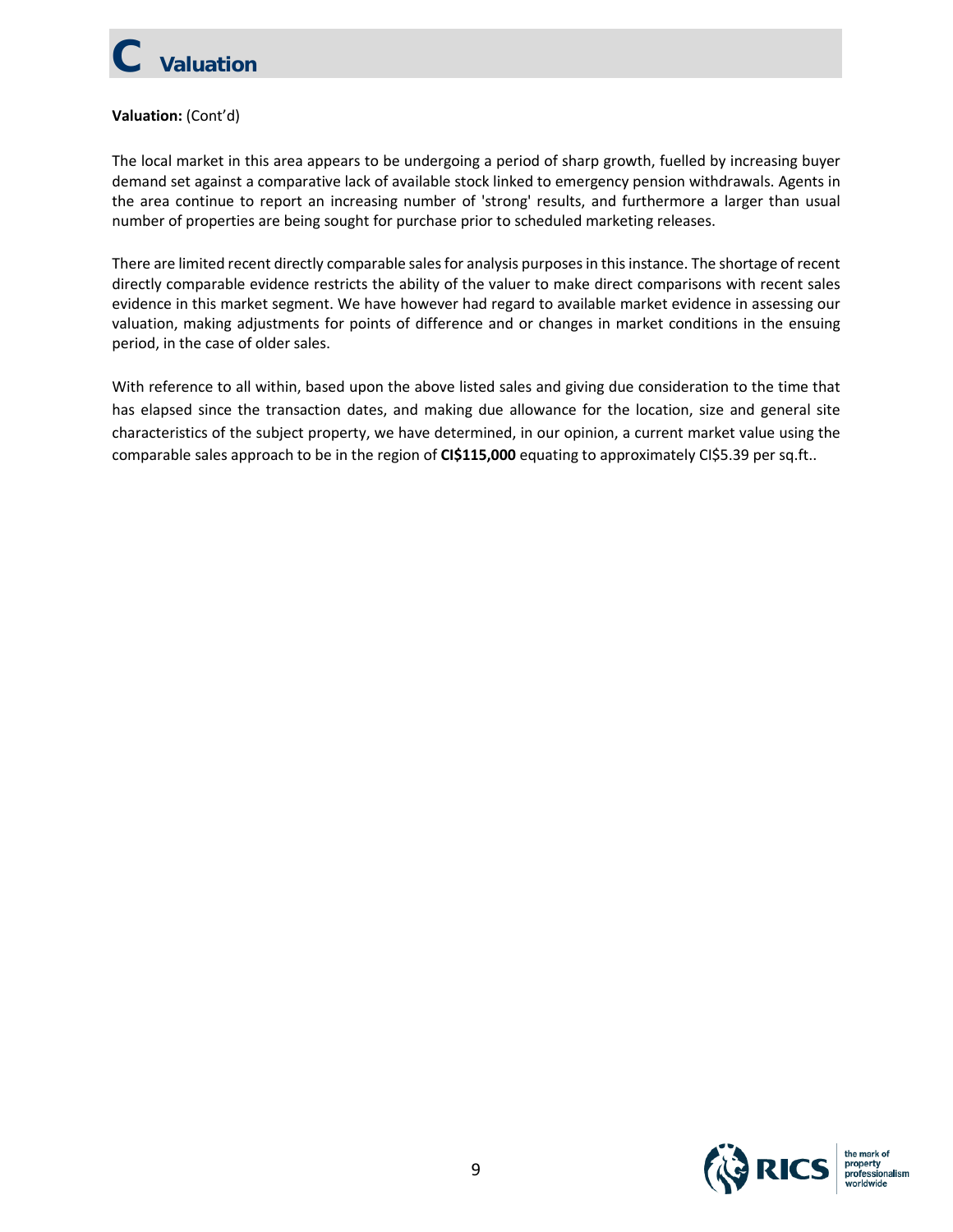# **C Valuation**

### **Market Commentary:**

The real estate market in Grand Cayman has generally been experiencing a period of positive growth over the past 3 years. In particular, the Seven Mile Beach Corridor, South Sound, Rum Point and Grand Harbour have seen strong market growth, fuelled by increasing buyer demand set against a comparative lack of available stock. Agents in the area continue to report an increasing number of 'strong' results, and furthermore a larger than usual number of properties are being sought for purchase prior to scheduled marketing releases. The strongest gains have been limited to the seafront condo market on Seven Mile Beach and development land within the corridor. Prestige canal-front or seafront property has also performed well across the island with rising underlying land values helping to lift values in general.

The district of West Bay has also seen an increase in demand with improved access since the opening of the Esterley Tibbetts Bypass. Areas to the east of Grand Harbour have experienced much more modest growth with gains being price point specific. Demand for inland property above CI\$600,000 in these areas is still very limited and prices must be competitive to achieve a sale. The availability of vacant land in these areas and a continued flow of mortgagee properties for sale has contributed to keeping growth limited.

Government incentives for first time Caymanian buyers has propped up demand for property under CI\$400,000. This has encouraged a large number of new developments catering to this demand with many now under construction or in the presale stages.

Grand Cayman is now at a point with record numbers of new developments being approved or in the early stages of construction. As of the middle of March, due to the COVID-19 global pandemic, unprecedented restrictions on international travel and 'social distancing' measures have been enacted in most countries. It appears likely that a global recession is imminent. The tourism sector in the Cayman Islands has been significantly impacted and the broader economy is under stress. Significant job losses within the tourism sector have occurred and resulted in reduced rental values and mortgage stress. Global share and commodity prices fell sharply at the beginning of the pandemic; however, they have generally recovered though the financial markets are still considered volatile.

To date, we have seen little transactional evidence to suggest a decrease in sale prices/market values post the beginning of the pandemic, however, transactional volumes decreased dramatically during the 'lockdown' period and a number of purchasers withdrew from contracts. In April 2020, the Cayman Islands Government changed legislation in order for people to make a onetime withdrawal from their pension funds. This initiative along with the easing of 'lockdown' restrictions and the fact that COVID-19 is considered to be under control in the Cayman Islands has resulted in a number of properties transacting over the past three weeks and real estate agents and developers are reporting good levels of interest despite these unprecedented times. Further, there has been an increase in interest from North American buyers as they view the Cayman Islands as a safe haven. The situation is certainly dynamic and there may be greater than usual fluctuations and market uncertainty in the near term.

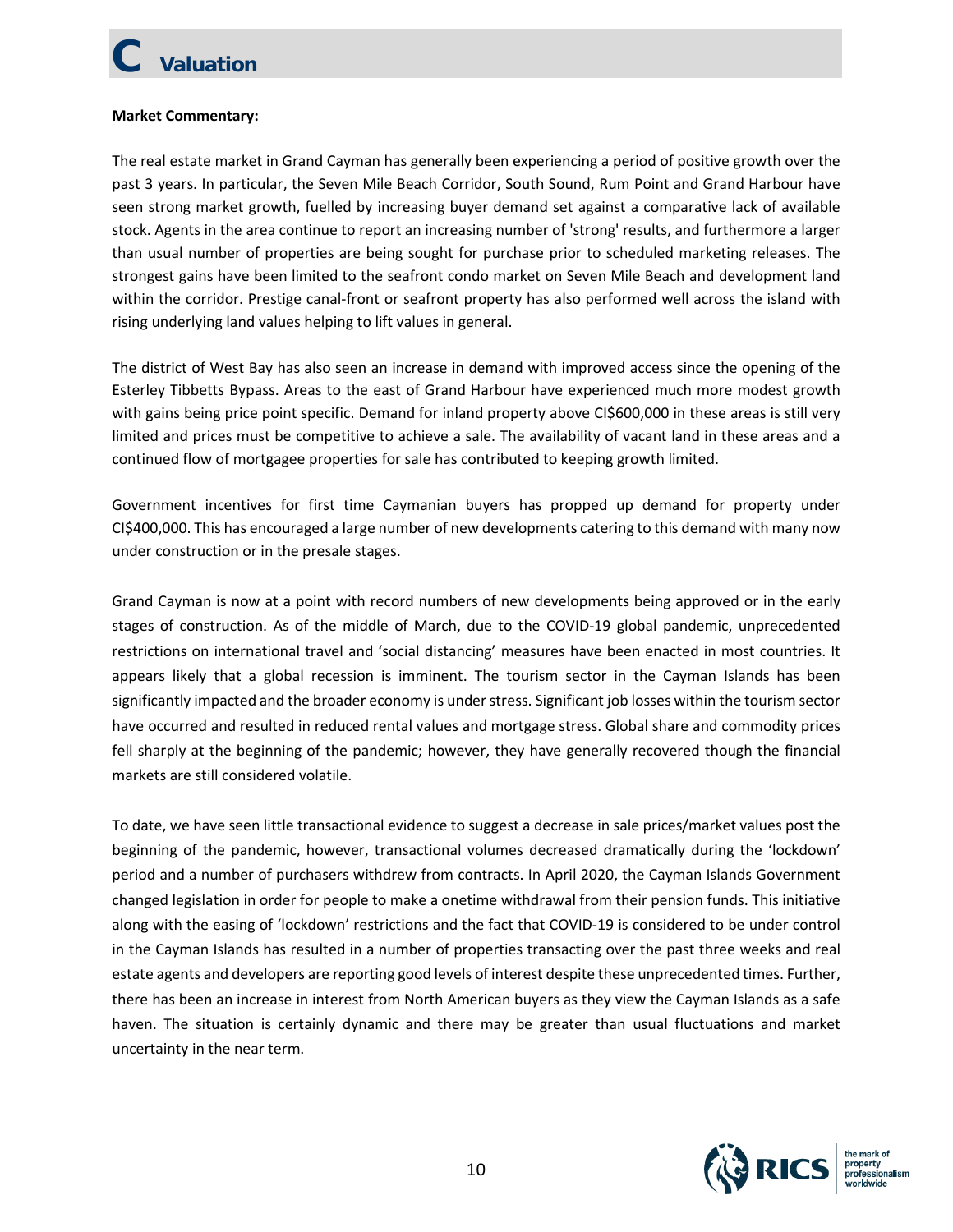# **C Valuation**

### **Market Value with Special Assumptions:**

We have been asked to provide the Market Value with the special assumption that the parent parcel (Block 4E Parcel 464) has been subdivided as per the proposed subdivision plan as detailed within. Having considered the proven valuation methods to the subject property, we are of the opinion that the subject property is most appropriately valued by using the Comparable Sales Approach. Having regard to all the preceding factors, we are of the opinion that the Market Value of the above described property is in the region of:

### **CI\$115,000 (One Hundred and Fifteen Thousand Cayman Islands Dollars)**

### **Material Valuation Uncertainty:**

The outbreak of the Novel Coronavirus (COVID-19), declared by the World Health Organisation as a "Global Pandemic" on 11 March 2020, has impacted global financial markets. Travel restrictions have been implemented by many countries.

Market activity is being impacted in many sectors. As at the valuation date, we consider that we can attach less weight to previous market evidence for comparison purposes, to inform opinions of value. Indeed, the current response to COVID-19 means that we are faced with an unprecedented set of circumstances on which to base a judgement.

Our valuation is therefore reported on the basis of 'material valuation uncertainty' as per VPS 3 and VPGA 10 of the RICS Red Book Global. Consequently, less certainly – and a higher degree of caution – should be attached to our valuation than would normally be the case. Given the unknown future impact that COVID-19 might have on the real estate market, we recommend that you keep the valuation of the subject property under frequent review.

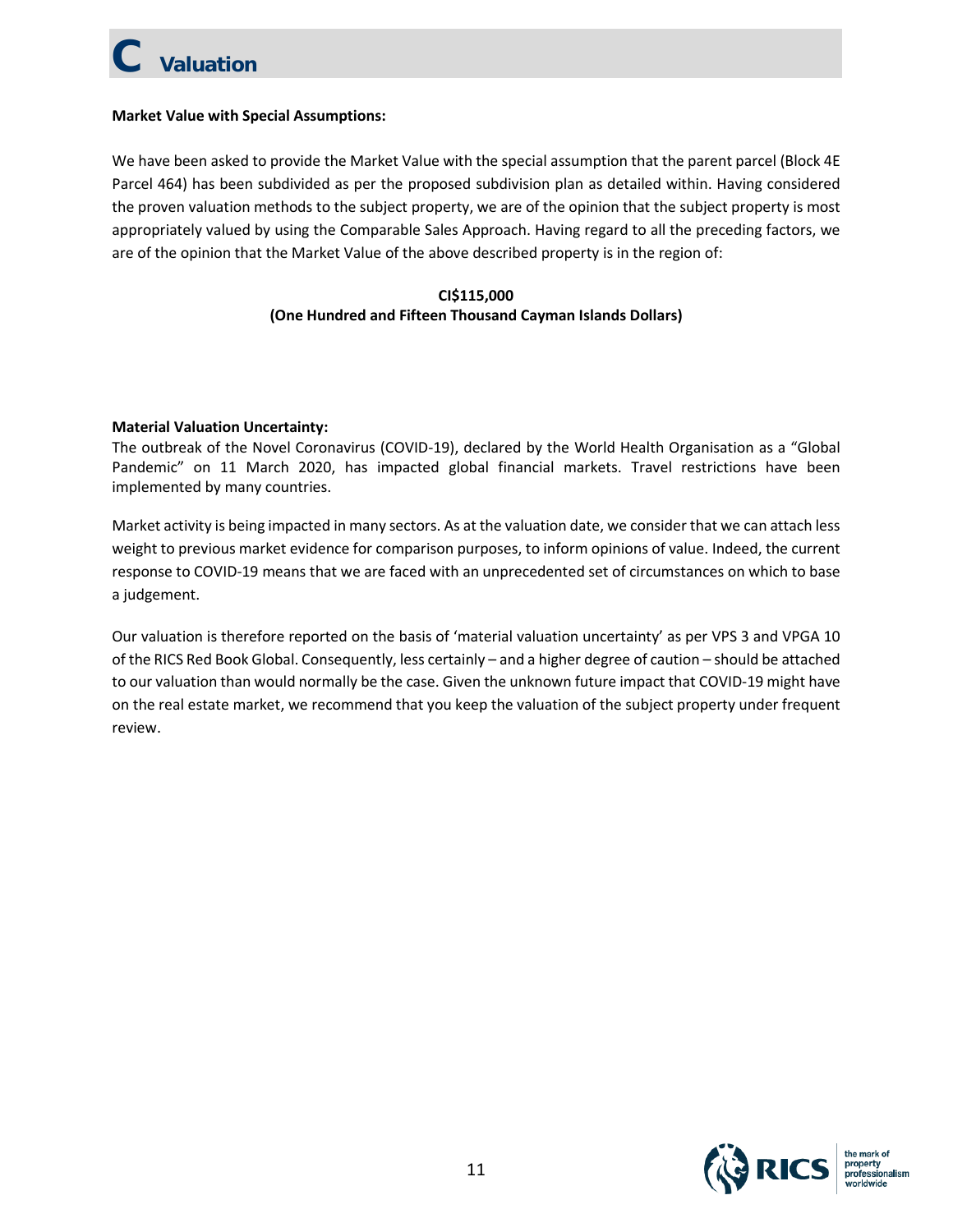# **Valuation**

### **Validity:**

This valuation is current as at the valuation date only. The value assessed herein may change significantly and unexpectedly over a relatively short period (including as a result of general market movements or factors specific to the particular property). We do not accept liability for losses arising from such subsequent changes in value. Without limiting the generality of the above comment, we do not assume any responsibility or accept any liability where this valuation is relied upon after the expiration of 6 months from the valuation date, or such earlier date if you become aware of any factors that have any effect on the valuation. However, it should be recognised that the 6 month reliance period does not guarantee the value for that period; it always remains a valuation at the valuation date only.

### **Status of Valuer:**

We confirm that Michael McGrath is a Chartered General Practice Surveyor who is acting as an External (Independent) Valuer and who has the knowledge, skills and understanding to undertake the valuation competently. We confirm that the Valuer has no interest in the subject property, either present or prospective, direct or indirect, financial or otherwise and is not associated with the party.

### **PREPARATION OF VALUATION:**

This Valuation has been prepared by J.E.C. PROPERTY CONSULTANTS LTD.

LL. Grath

............................................................... MICHAEL MCGRATH MRICS, AAPI, CPV CONSULTANT CHARTERED SURVEYOR

J.E.C. PROPERTY CONSULTANTS LTD. P.O. Box 30450, Grand Cayman KY1-1202 Cayman Islands, British West Indies Tel: 345-945-5930 Fax: 345-945-5921

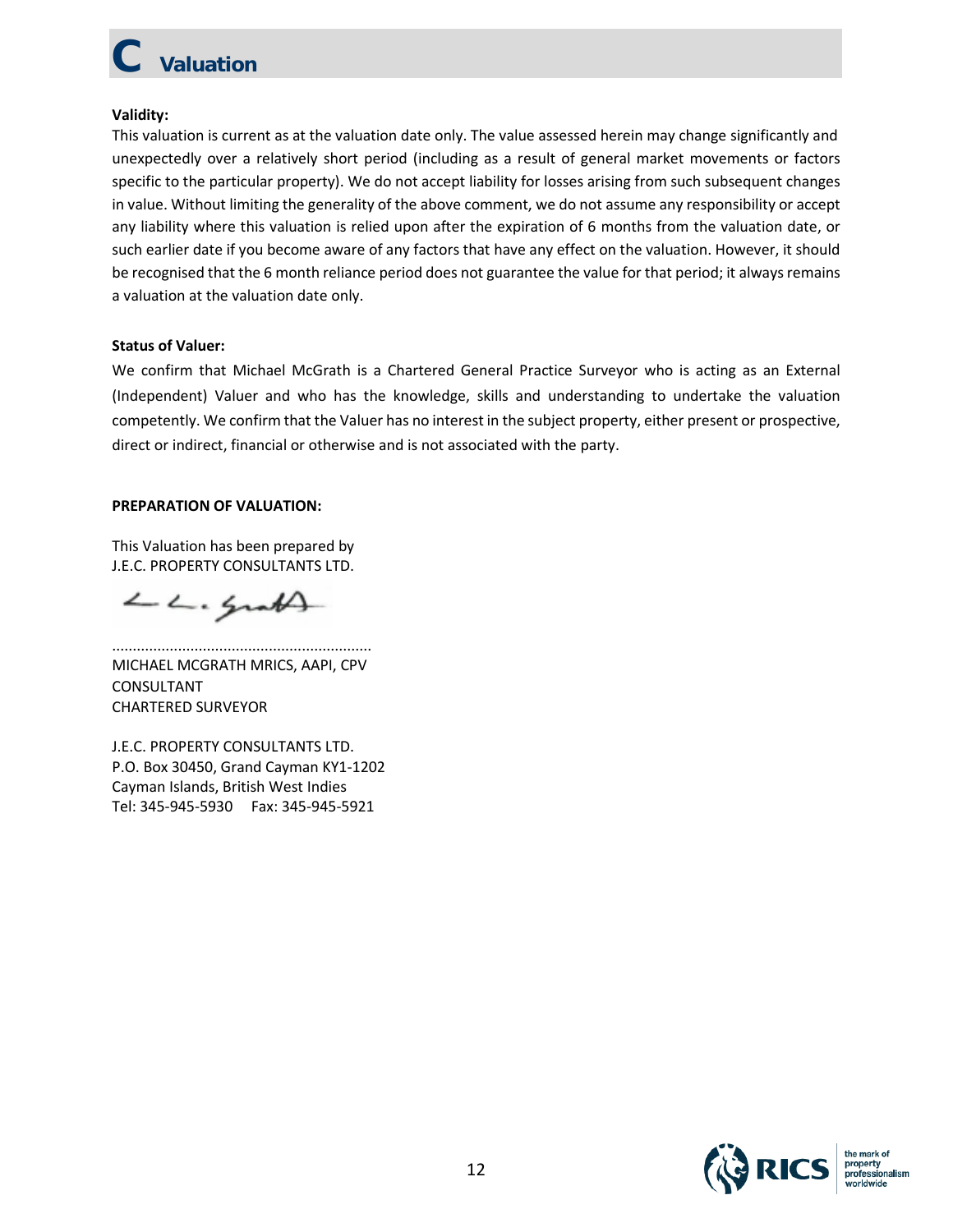### **D Assumptions and Limiting Conditions**

#### **DEFINITIONS OF VALUE:**

"MARKET VALUE" is defined by the International Valuation Standards Committee as:-

"The estimated amount for which an asset or liability should exchange on the date of valuation between a willing buyer and a willing seller in an arm's-length transaction after proper marketing wherein the parties had each acted knowledgeably, prudently and without compulsion".

#### **CERTIFICATION:**

We hereby certify that to the best of our knowledge and belief, the statements contained in this valuation report are correct and no responsibility has been assumed for matters which are legal in nature. The valuation assumes marketable title. Employment in and compensation for making this report are in no way contingent upon the value. We further certify that we have no interest, present or contemplated, in the property valued nor have any material connection with wither the lender or the borrower and that we have undertaken this valuation in the capacity of External Valuers.

The report has been prepared in accordance with the RICS Valuation Professional Standards, (the "Red Book") except as may be varied by your instructions.

The legal description and title of the subject property have been obtained from the Cayman Islands Land Registry and a copy of the register and a Land Registry map is attached to this report unless otherwise stated we assume that where the property is developed that planning and building control consents have been granted. These documents are assumed to be true and correct and our valuation report relies entirely upon their accuracy.

In order to arrive at a supportable opinion of value, it was necessary to utilise both documented and hearsay evidence of market transactions. A concerted effort has been made to verify the accuracy of the information contained herein. Accordingly, the information is believed to be reliable and correct and has been gathered according to procedures and principles which are laid down by the Royal Institution of Chartered Surveyors. Comparable sales prices have been obtained from the Cayman Islands Land Registry, or as reported to us by the Realty Companies active in the subject area or by published reports.

The opinion of market value excludes the following:-

- a) Selling expenses
- b) Legal fees and expenses
- c) Stamp duty or other fees levied by Government
- d) Furniture, contents and possessions
- e) Sales commissions

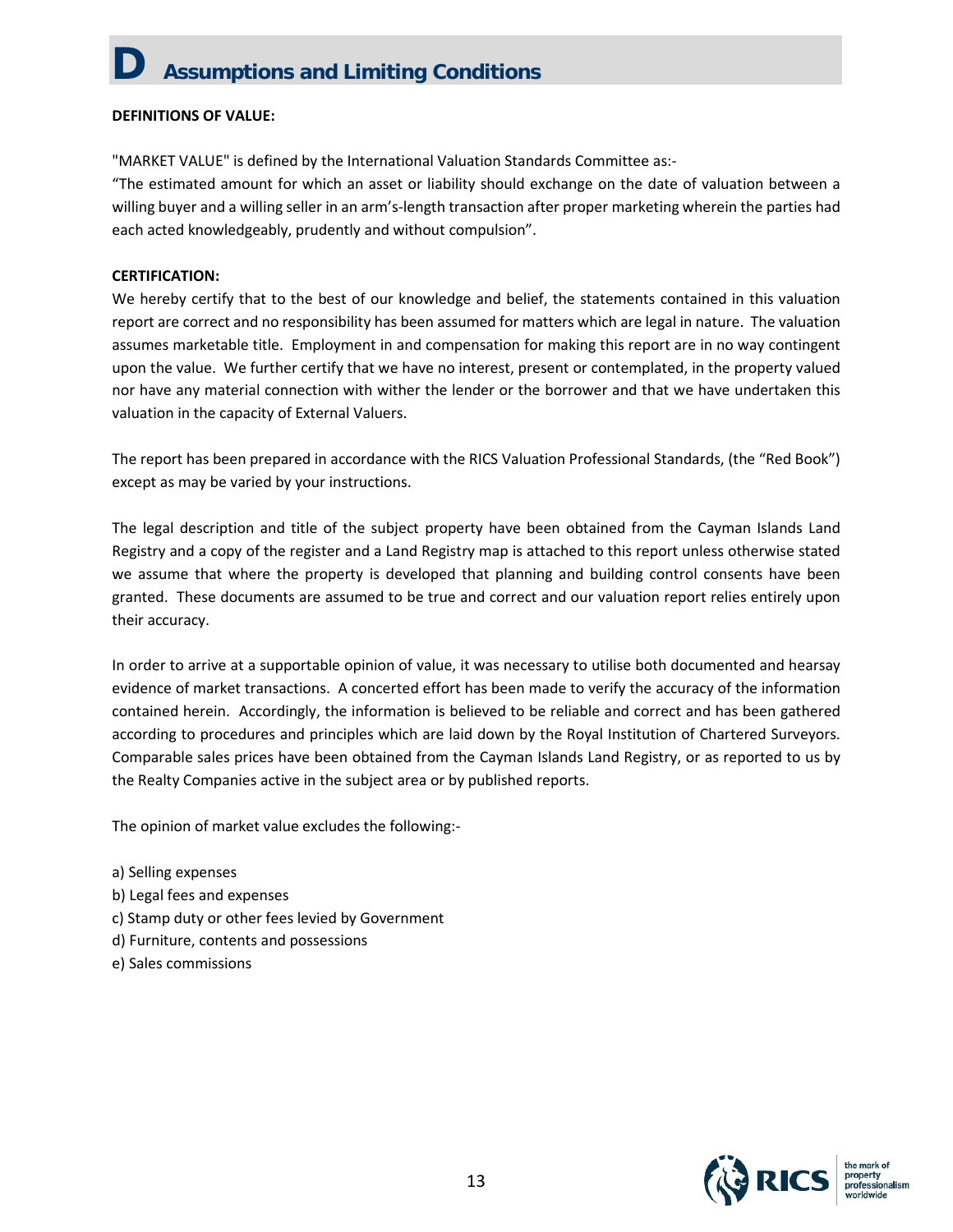### **D Assumptions and Limiting Conditions**

We have assumed no responsibility for matters legal in character, nor do we render any opinion as to title, which, is assumed to be good. All existing liens, encumbrances or encroachments, if any, have been disregarded and the property appraised as though free and clear. This report is intended for the sole use of the client and their representatives and no reliance on its contents by third parties will be accepted under the principles of Hedley Byrne & Co. Ltd. –V- Heller & Partners Ltd., (1963). Photographs, sketches, etc. presented in this valuation report are included for the sole purpose of illustration.

No legal survey or soil test reports concerning the subject property have been presented to us. Accordingly, no responsibility is assumed concerning these matters, or other technical or engineering techniques which would be required to discover any latent or inherent hidden defective condition of the subject property.

For the purposes of this valuation, therefore, we have assumed that the subject land and property are free from any defects as stated. Parcels sizes have been obtained from the Land Register unless otherwise stated. The property rights valued exclude any mineral rights or values arising therefrom.

Possession of this valuation report, or a copy thereof, does not carry with it the right of publication. Neither the whole nor any part of this valuation report or any reference thereto may be included in any published document, circular or statement, nor published in any way without the valuer's written approval of the form and context in which it may appear.

It is assumed that there are no charges against the subject property which would have a bearing on the market value, except for those, if any, noted in the report and on the Land Register.